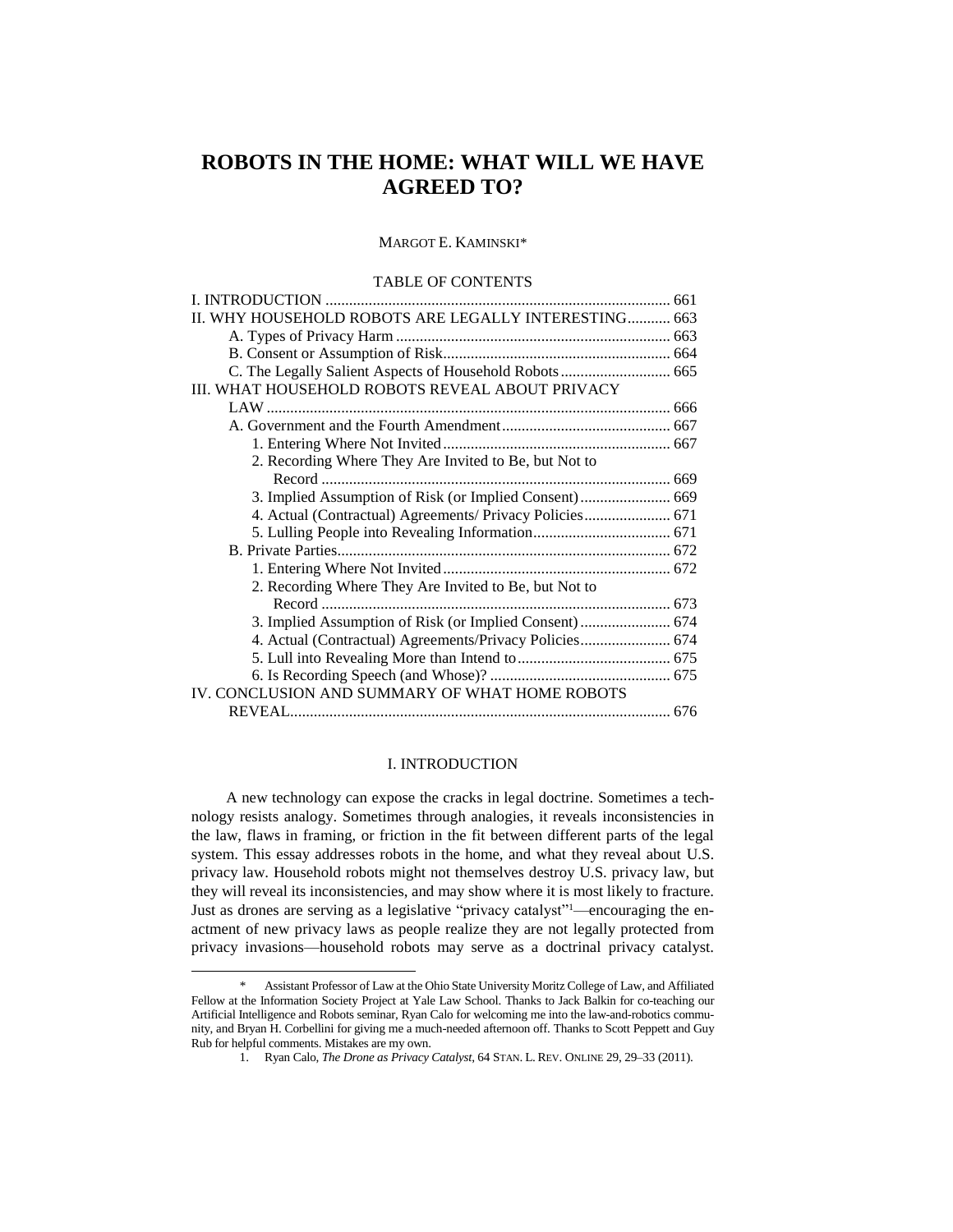Household robots may spur doctrinal changes by virtue of a number of their technosocial characteristics.

Some household robots are already here: the Roomba already vacuums our floors and scares our pets. In Japan, fuzzy robot seals are used in eldercare.<sup>2</sup> Robots may come into the home first as toys. Mattel is touting its speaking doll, "Hello Barbie," and the robotic dinosaur toy, Pleo, uses speech recognition and adapts to its owner's behavior.<sup>3</sup> Household and caretaker robots are on the agenda for major technology companies. Bill Gates in 2007 called for a "robot in every home . . . ."<sup>4</sup> And Toyota is currently experimenting with "care assist robots" that can lift and carry elderly patients, preventing injury to human caretakers and allowing people with dementia to remain longer in their homes.<sup>5</sup> *Robot & Frank*, an only slightly futuristic movie about an elderly man with a friendly caretaker robot, envisions a near future in which privacy, ethics, and relationships are challenged by a helpful household robot.<sup>6</sup>

There are two basic legal puzzles raised—or revealed—by household robots. First, there is the question of whether a robot's permission to be in a space also grants it permission to record information about that space. Second, there is the broader legal question of whether traditional legal protection of the home as a privileged, private space will withstand invasion by digital technology that has permission to be there. In other words, when we agree to allow robots in our homes, are we correspondingly agreeing to allow them to record? To allow in the third parties with which robots communicate? This essay's basic claim is that the legally salient aspects of home robots may drive a collision between the doctrinal understanding of privacy in real physical space, and privacy in the digital realm. That conflict in turn reveals inconsistent understandings of permission and consent in context, across privacy law.

This essay begins by identifying the legally salient features of home robots: the aspects of home robots that will likely drive the most interesting legal questions. It then explores how current privacy law governing both law enforcement and private parties addresses a number of questions raised by home robots. First, how does privacy law treat entities that enter places (physically, or through sense-enhancing technologies) where they are not invited? Second, how does privacy law treat entities that *are* invited into a physical space, but were not invited to *record* in that space? How does privacy law treat consent, both express and implied? Fourth, how does privacy law address entities that lull—or deceive—people into revealing more than they intend to? And finally, in the private actor context, will robotic recording be considered to be speech?

<sup>2.</sup> Andrew Griffiths, *How Paro the Robot Seal is Being Used to Help UK Dementia Patients*, GUARDIAN (July 8, 2014, 9:01 AM), http://www.theguardian.com/society/2014/jul/08/paro-robot-seal-dementia-patients-nhs-japan.

<sup>3.</sup> *Barbie Doll Will Be Internet Connected to Chat to Kids*, BBC NEWS (Feb. 17, 2015), http://www.bbc.com/news/technology-31502898; *For Pleo the Robot Dinosaur, a Second Act in an American Life*, CNET (January 9, 2014, 4:00 AM), http://www.cnet.com/news/for-pleo-the-robot-dinosaur-a-second-act-in-an-american-life/.

<sup>4.</sup> *See* Bill Gates, *A Robot in Every Home*, SCI. AM., January 2007, at 58, 65, *available at* http://www.cs.virginia.edu/~robins/A\_Robot\_in\_Every\_Home.pdf.

<sup>5.</sup> Wendy Hall, *Technology Could Help People With Dementia Remain in Their Homes*, GUARDIAN (June 23, 2014, 3:30 AM), http://www.theguardian.com/social-care-network/2014/jun/23/technology-help-people-dementia-longitude-prize.

<sup>6.</sup> ROBOT & FRANK (Samuel Goldwyn Films 2012).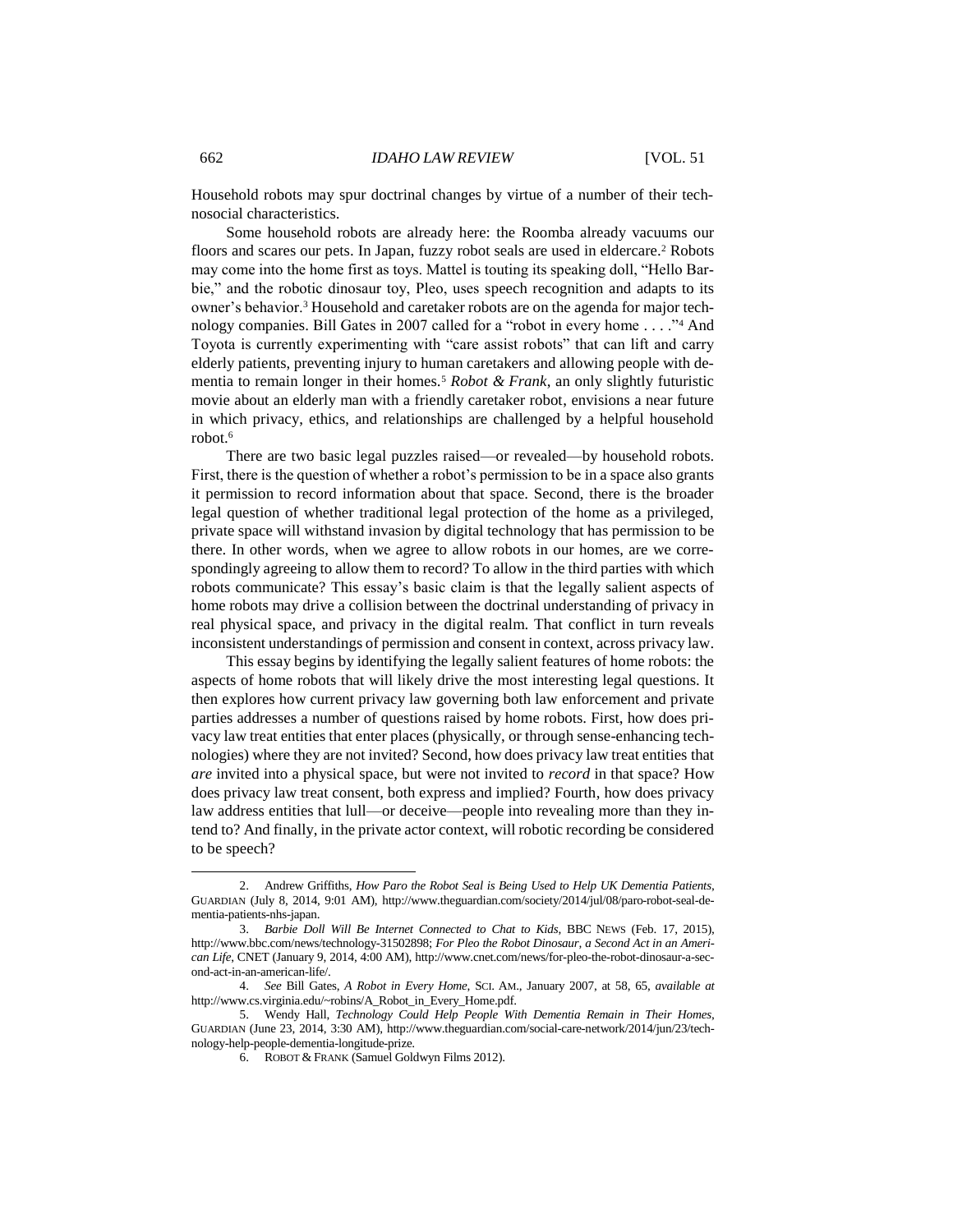The rise of robots in the home is a form of technosocial change.<sup>7</sup> Both the technology and the social norms around its use will develop. That technosocial change in turn will reveal strains in the law's treatment of privacy harms, especially around questions of what constitutes sensitive information, and the role of consent or assumption of risk.

Evaluating how home robots might be treated under U.S. privacy law leads to at least one particularly interesting observation: that U.S. privacy law's treatment of the government and treatment of private actors are not aligned with respect to the voluntary sharing of information by a data subject. In the Fourth Amendment context, sharing information with a third party gives rise to an assumption of risk that law enforcement might access that information—and thus means law enforcement may access that information without a warrant. In the private actor context, however, sharing information with a third party gives rise to obligations on behalf of that third party to protect the information.

This essay also contributes the observation that the legally interesting aspects of a new technology will vary depending on what kind of law is applied. What is interesting about a technology from the perspective of, say, tort law or tax law is not necessarily interesting from the perspective of privacy law. This observation responds to Ryan Calo's recent discussion of why robots are or are not exceptional.<sup>8</sup> A technology and it social uses may be exceptional in different areas of law for different reasons—and may simultaneously be completely unexceptional elsewhere.

## II. WHY HOUSEHOLD ROBOTS ARE LEGALLY INTERESTING

Robots are embodied technologies that contain software, or code, and move and act on other objects in real space. While there is no single definition of a robot, some consensus has formed around defining robots as technologies that sense, think, and then act on and in the physical world.<sup>9</sup> The Internet of Things and household robots raise privacy questions along the same spectrum, but certain features of robots—that they can move by themselves, may make their "own" decisions, and have social meaning—will raise fairly unique privacy questions.

The technical definition of what a robot is differs from what might make a robot interesting from a legal perspective. This section thus addresses legally salient aspects of household robots: the aspects that are particularly of interest to privacy law. To identify the legally salient features of household robots, we must start with (1) the privacy harms at issue, and (2) why implied consent or assumption of risk is central to the legal discussion.

#### <span id="page-2-0"></span>A. Types of Privacy Harm

To understand what aspects of household robots are legally salient, we have to articulate what privacy harms household robots might cause. Robots, as part of their basic functionality, sense and record their environment. They will often share that

9. *Id.* at 117.

<sup>7.</sup> Katherine J. Strandburg, *Home, Home on the Web and Other Fourth Amendment Implications of Technosocial Change*, 70 MD. L. REV. 614, 619 (2011) (using the term "technosocial" to refer to the "intertwined effects of technological and social change").

<sup>8.</sup> Ryan Calo, *Robotics and the Lessons of Cyberlaw*, 103 CALIF. L. REV. (forthcoming 2015), *available at* http://papers.ssrn.com/sol3/papers.cfm?abstract\_id=2402972.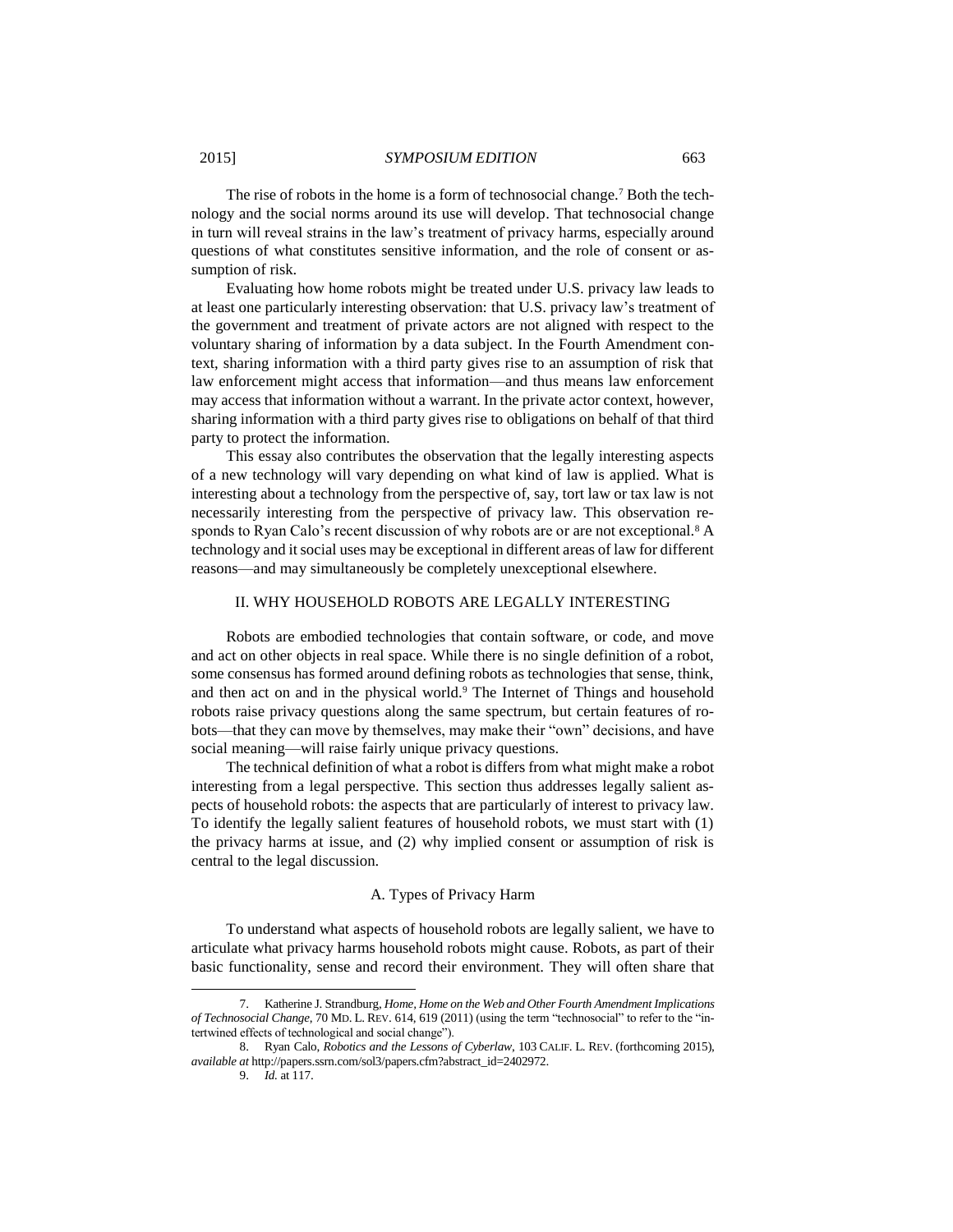information with third parties, or store that information in the cloud. Household robots thus pose two basic privacy concerns: concerns over the excessive sharing and processing of information, and concerns over the initial recording of information.

Information sharing can threaten contextual integrity: the reliance people place on the idea that information revealed in one context, governed by one set of social norms, will not be moved into or used in another.<sup>10</sup> The sharing of information gathered by household robots would take information revealed in the home, and share or use it in very different contexts. <sup>11</sup> This type of privacy violation could cause chilling and conforming effects. When information revealed in the home is shared and used outside of the home, people may stop trusting that the home is a private location, and may stop sharing information and conform their behavior to majority norms even within the home.<sup>12</sup>

A second, related type of privacy harm threatened by household robots occurs at the moment at which information is captured.<sup>13</sup> The second type of privacy harm that household robots threaten is to interfere with individual's ability to accurately dynamically manage social accessibility at a particular moment, by capturing information people assume will not be captured. People often use physical features of their environment, such as walls, to manage their social accessibility. They also rely on features of social relationships—the idea that a trusted person will not disclose information to third parties—and on temporal features of relationships, such as forgetfulness over time. Household robots threaten the ability of individuals to conduct this "boundary management" because in addition to crossing physical boundaries, or being able to "sense" through physical boundaries using sense-enhancement technologies, robots' social features may elicit trust where trust is not deserved. Thus household robots pose at least two harms with respect to information capture: people may inaccurately manage their social accessibility, or knowing that they are watched, may again change their behavior at the moment of interaction.

#### B. Consent or Assumption of Risk

A recurring theme in U.S. privacy doctrine is that in certain contexts, by disclosing information people assume the risk that information will travel, and thus cannot claim that their privacy has been violated.<sup>14</sup> For example, two people embracing at a fair could not claim that their privacy had been violated when a photograph of the embrace ended up on the front page of a newspaper, because they assumed the risk the information would travel by embracing in a public space. <sup>15</sup> And under the Fourth Amendment, you currently have no reasonable expectation of privacy in the

<sup>10.</sup> *See* Helen Nissenbaum, *Protecting Privacy in an Information Age: The Problem of Privacy in Public*, 17 L. & PHIL. 559, 567–68 (1998), *available at* http://www.nyu.edu/projects/nissenbaum/papers/privacy.pdf.

<sup>11.</sup> *See generally* Helen Nissenbaum, *Privacy as Contextual Integrity*, 79 WASH. L. REV. 119 (2004).

<sup>12.</sup> *See generally* Margot E. Kaminski & Shane Witnov, *The Conforming Effect: First Amendment Implications of Surveillance, Beyond Chilling Speech*, 49 U. RICH. L. REV. 465 (2015).

<sup>13.</sup> Margot E. Kaminski, *Theory of Privacy for Information-Gathering Laws*, WASH. L. REV. (forthcoming) (on file with author).

<sup>14</sup>. *See generally* Gill v. Hearst Publ'g Co., 253 P.2d 441 (1953).

<sup>15.</sup> *Id.*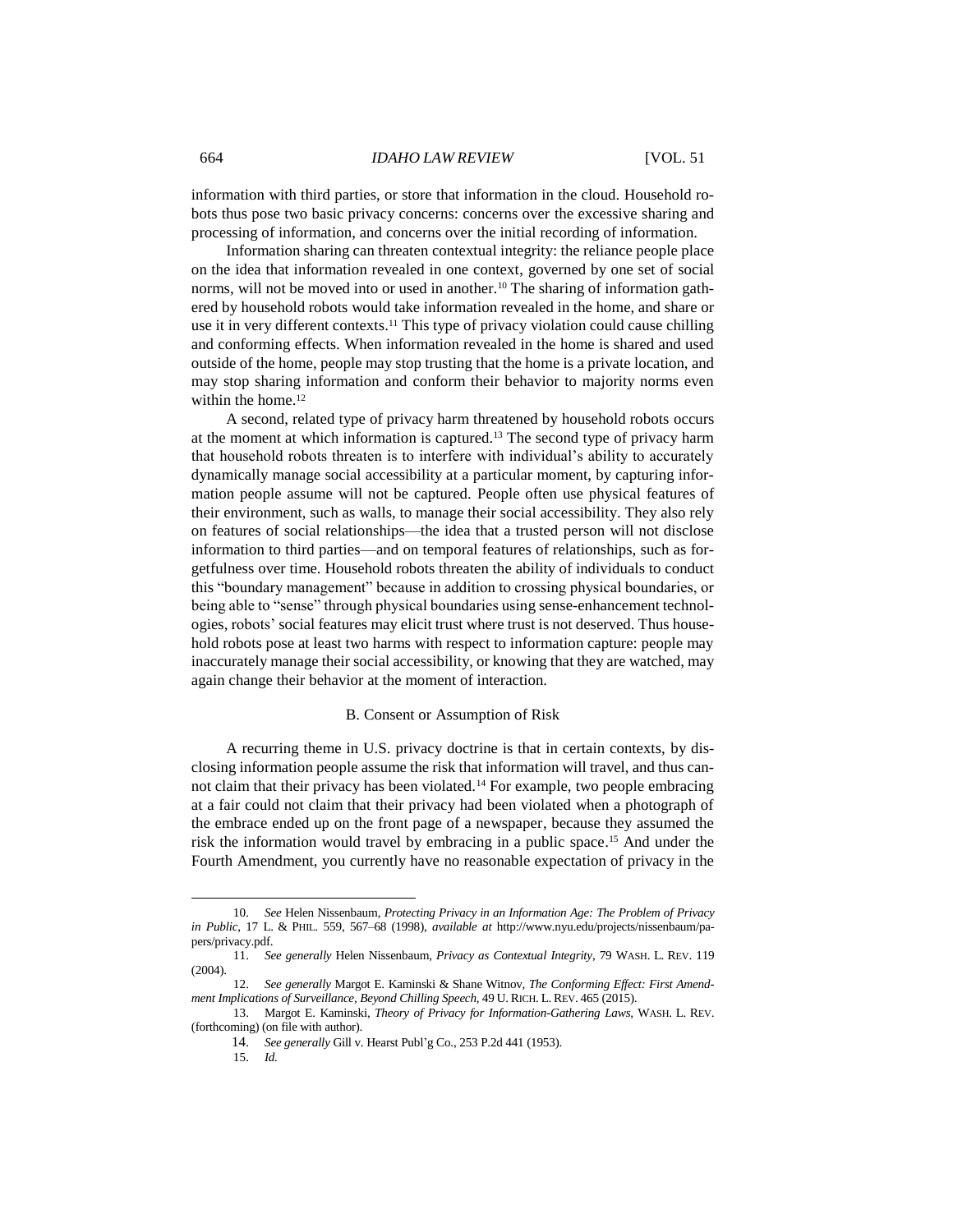phone numbers you dial, in part because you share them with the telephone company.<sup>16</sup> Perhaps the biggest doctrinal puzzle raised by household robots will be whether information revealed in a traditionally private location—the home—can be treated as not private because it has been shared with third parties as a part of a robot's functioning.

#### C. The Legally Salient Aspects of Household Robots

As discussed, household robots may cause two types of privacy harms: violation of contextual integrity and boundary management challenges. Whether those privacy harms will be legally protectable may hinge on whether people are understood to be assuming a risk of privacy violations by sharing information with third parties. This understanding gives us the background for identifying the legally salient aspects of household robots.

Ryan Calo has suggested that robots in general will have three effects on privacy: they will increase the amount of direct surveillance, they will increase access to formerly private spaces, and they will have social meaning.<sup>17</sup> Calo has also suggested more generally that the "essential qualities" of robots—which I understand to be the legally salient qualities of robots—are (1) embodiment, (2) emergence, and (3) social valence.<sup>18</sup> This essay takes a narrower approach, asking what aspects of household robots in particular are legally salient, from the perspective of privacy law. Interestingly, taking this narrower approach reveals slightly different salient features. This suggests that what is legally salient about a new technology will depend on which laws are applied.

The **ability of robots to sense and record information**, and likelihood that they will **share that information with third parties** for storage and processing purposes, are clearly legally salient features from a privacy perspective. On the one hand, the fact that robots must take in information to properly navigate an environment (just as a phone call must be made on telephone lines) suggests that the sensing might be treated as necessary for functionality and deserving of legal privacy protection. On the other hand, the known ability of robots to record massive amounts of information about private places raises the question of whether household robot owners have consented to that recording, implicitly or explicitly, by having a robot in the home.

The sensory aspect of robots also raises interesting legal questions about how to treat a robot (1) that records more information than is necessary for functionality; (2) that records more information than it has told its owner it is recording (fails to provide notice); (3) that has been given permission to enter or operate in certain locations, but not to record in those locations; and (4) that senses or records information humans aren't used to monitoring with their own senses (like temperature). The centrality of sensing and recording to household robots' functionality is a legally salient aspect of household robotics, especially when that sensing involves non-visual senses such as thermal imaging.

<sup>16.</sup> *See generally* Smith v. Maryland, 442 U.S. 735 (1979).

<sup>17.</sup> M. Ryan Calo, *Robots and Privacy, in* ROBOT ETHICS: THE ETHICAL AND SOCIAL IMPLICATIONS OF ROBOTICS 187, 187–88 (Patrick Lin, Keith Abney & George A. Bekey eds., 2012).

<sup>18.</sup> Calo, *supra* not[e 9](#page-2-0) (manuscript at 120–36).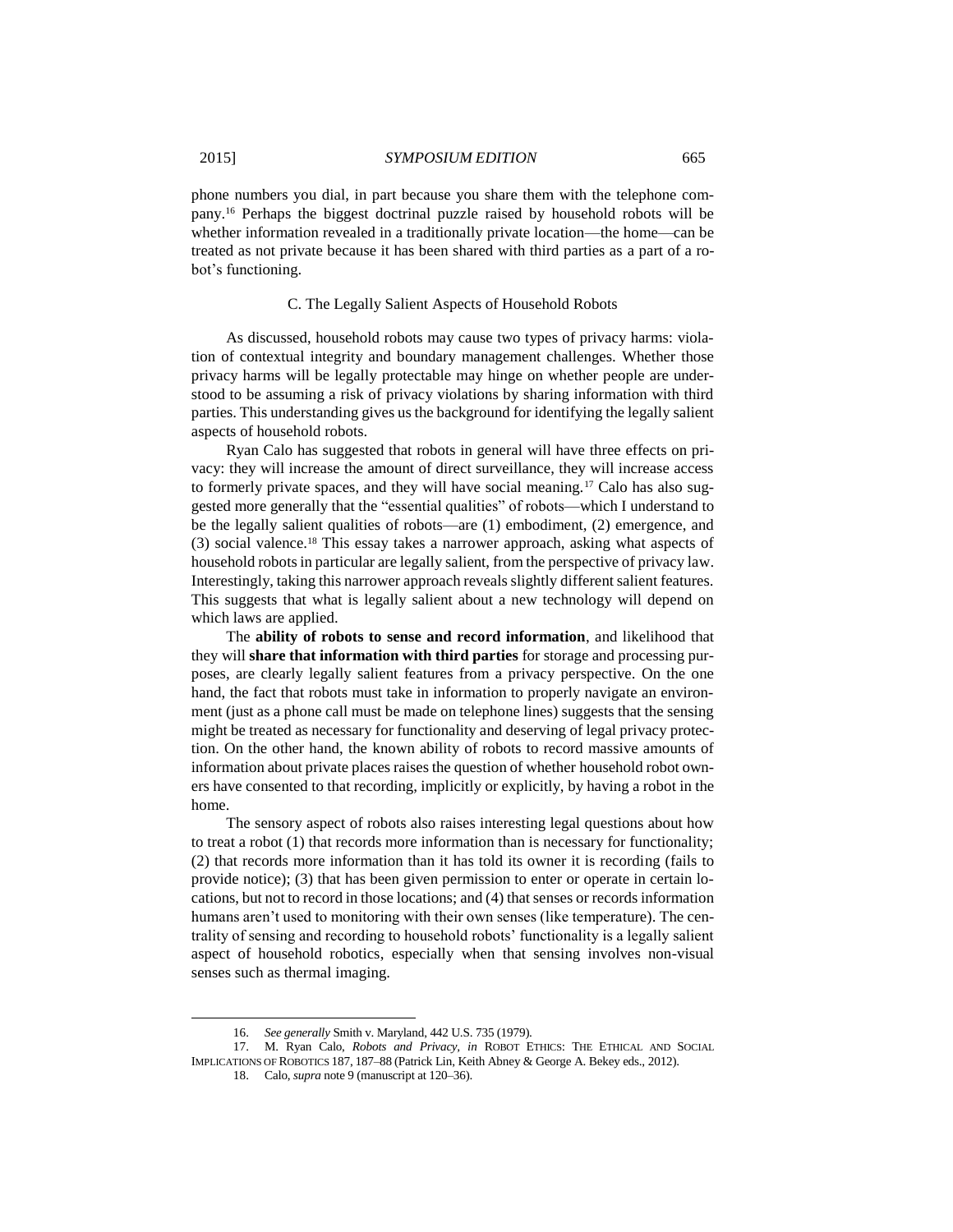The **ability of household robots to move and otherwise interfere with their physical environments** is a second legally salient feature. If a robot can open doors, or go into rooms of a house where it has not been invited, it is capable of violating contextual integrity or threatening boundary management. But if a person fully understands that their household robot is capable of going wherever it wants, then the known ability of robots to move from room to room or through doors may suggest that the robot's owner has assumed the risk that the home is no longer private. Thus movement is one legally salient feature of household robots: depending on how courts characterize it, movement could push the legal doctrine in a number of directions.

The **social valence or social meaning** of home robots—that is, the fact that robots may be anthropomorphic or appear as quasi-human actors—will be salient to privacy law. There is evidence that people treat anthropomorphic robots with increased compassion and trust.<sup>19</sup> A robot that lulls people into revealing more than they intend to may be viewed as deceptive technology; or it may be treated similarly to false human friends.

Finally, the **ability of robots to process information**, or "think" and "make decisions," is legally salient. Emergent behavior could affect the scope of implied consent or assumption of risk if household robots make decisions outside the scope of what their owners believe they have agreed to. It may also affect discussions of what kind of liability regime should be in place for robot creators, influencing discussion of whether there should be a strict liability regime or negligence standard, or something else. Finally, emergent behavior will affect legal conversations about the applicability of the emerging First Amendment right to record, and whether robots or their programmers—should be legally considered to be "authors" of the recorded information they gather. $20$ 

In summary, the legally salient aspects of household robots include: (1) their need to sense and ability to record vast amounts of information that they often will share with third parties; (2) their ability to independently move in a physical environment; (3) what Calo calls their "social valence" or anthropomorphic characteristics; and (4) their ability to process information, or "think," in complex, unpredictable ways. Of Calo's named qualities of robots, embodiment is less important to privacy law, except as it affects the ability to move through physical space or creates a social presence through anthropomorphic characteristics.

#### III. WHAT HOUSEHOLD ROBOTS REVEAL ABOUT PRIVACY LAW

This section turns from household robots themselves to what they reveal about U.S. law. New technologies are often incorporated into case law by analogy.<sup>21</sup> But trying to fit household robots into existing boxes under current case law reveals problems and inconsistencies in privacy doctrine. This section begins by discussing

<sup>19.</sup> Calo, *supra* not[e 9](#page-2-0) (manuscript at 132, 135).

<sup>20.</sup> Jane R. Bambauer, *Is Data Speech?,* 66 STAN. L. REV. 57, 61 (2014); *see also* Annemarie Bridy, *Coding Creativity: Copyright and the Artificially Intelligent Author*, 5 STAN. TECH. L. REV. 1, 22 (2012) (for discussion of AI authorship in copyright law).

<sup>21.</sup> Neil M. Richards & William D. Smart, *How Should the Law Think About Robots?* 19 (2013) (prelimary draft), *available at* http://papers.ssrn.com/sol3/papers.cfm?abstract\_id=2263363.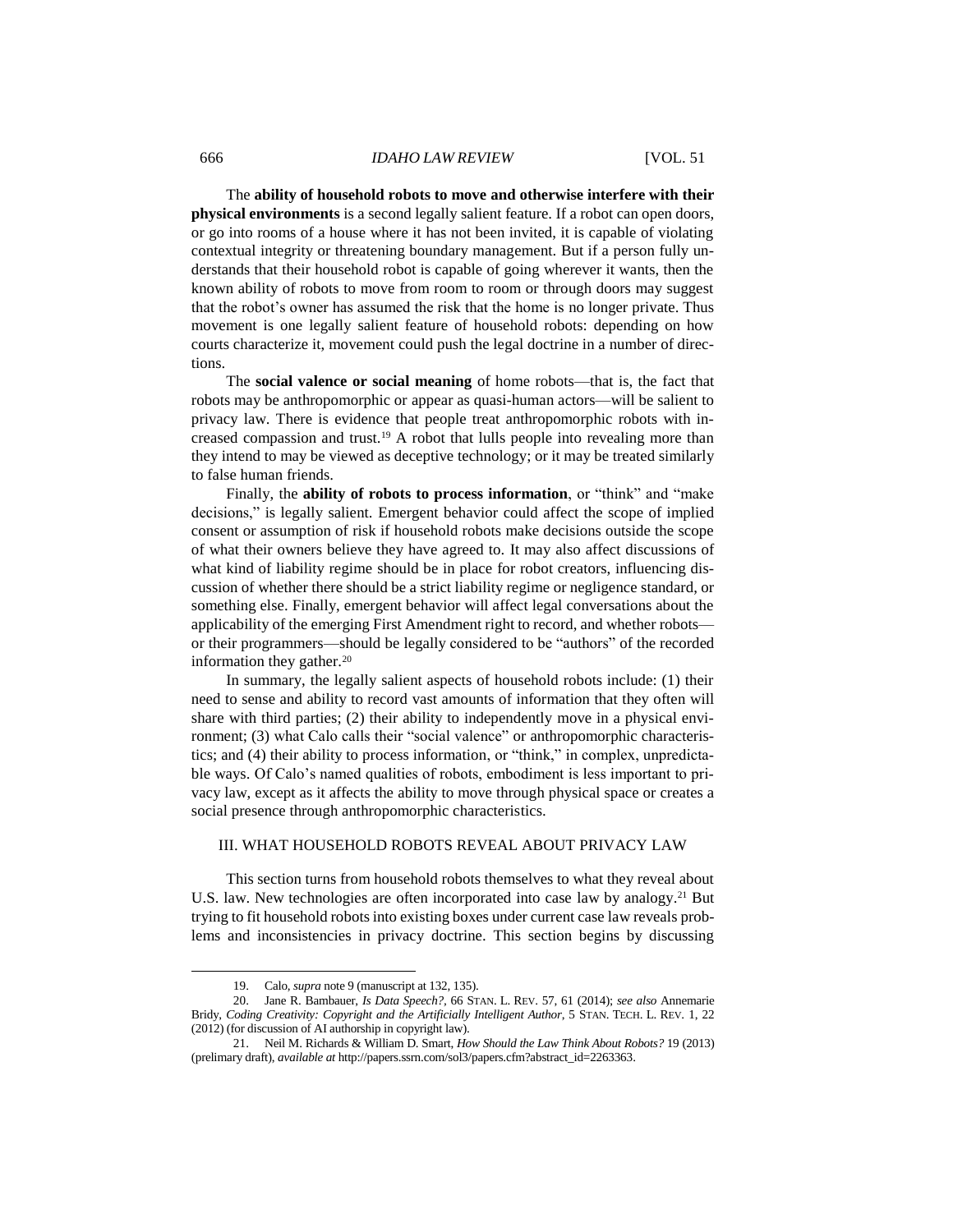household robots and the Fourth Amendment, and then turns to law governing private actors rather than the government.

#### A. Government and the Fourth Amendment

The home is privileged in Fourth Amendment analysis; it receives "paramount" privacy protection.<sup>22</sup> The "very core" of the Fourth Amendment is "the right of a man to retreat into his own home and there be free from unreasonable governmental intrusion."<sup>23</sup> In some ways, U.S. privacy jurisprudence treats "information revealed in the home" as its own category of sensitive information.<sup>24</sup>

But the third party doctrine in Fourth Amendment jurisprudence explains that when people voluntarily share information with third parties, they do not have a reasonable expectation of privacy in that information.<sup>25</sup> Other cases suggest that a person has no reasonable expectation of privacy from a privacy-invading technology that is in general or regular public use.<sup>26</sup> Will the centrality of the home in Fourth Amendment jurisprudence withstand the incursion of household robots? The answer to this question depends in large part on the power of analogies, and on how far courts are willing to extend current understandings about assumptions of risk or implied consent to information gathered in the home.

This Section outlines relevant Fourth Amendment case law on the following questions: first, how might home robots be treated when they enter or observe physical spaces to which they have not been invited? Second, how might home robots be treated when they record information in a location where they have been invited to be—but in which they were not invited to record? Third, how might the presence of home robots be understood to imply consent to the reuse of information? Fourth, how might actual contractual agreements and/or privacy policies around home robots be treated, under the Fourth Amendment? And fifth, how might Fourth Amendment doctrine treat falsely reassuring or outright deceptive robots?

#### 1. Entering where not invited

Household robots might enter a physical space in a home to which they have not been invited, or use sense-enhancing technology to "see" into that space. The legally salient features of household robots with respect to this question are their ability to move, to sense using sense-enhancing technology, and possibly the ability to make emergent decisions that cause them to act "independently," or contrary to owners' preferences.

<sup>22.</sup> Kyllo v. United States, 533 U.S. 27, 31 (2001).

<sup>23.</sup> *Id.* (citing Silverman v. United States, 365 U. S. 505, 511 (1961)).

<sup>24.</sup> Sensitive information receives more privacy protection. *See* Paul Ohm, *Sensitive Information*, 88 S. CAL. L. REV. (forthcoming 2015). For a discussion of how the home is treated as sensitive in Fourth Amendment doctrine, see Andrew Guthrie Ferguson, *The Internet of Things and the Fourth Amendment of Effects*, 104 CALIF. L. REV. (forthcoming 2016) (manuscript at 32).

<sup>25.</sup> *E.g.*, Smith v. Maryland, 442 U.S. 735, 742 (1979).

<sup>26.</sup> *See generally Kyllo*, 533 U.S. 27 (2001); Florida v. Riley, 488 U.S. 445, 455 (1989) (O'Connor, J., concurring) (asking whether "the observation cannot be said to be from a vantage point generally used by the public . . . ."); California v. Ciraolo, 476 U.S. 207 (1986).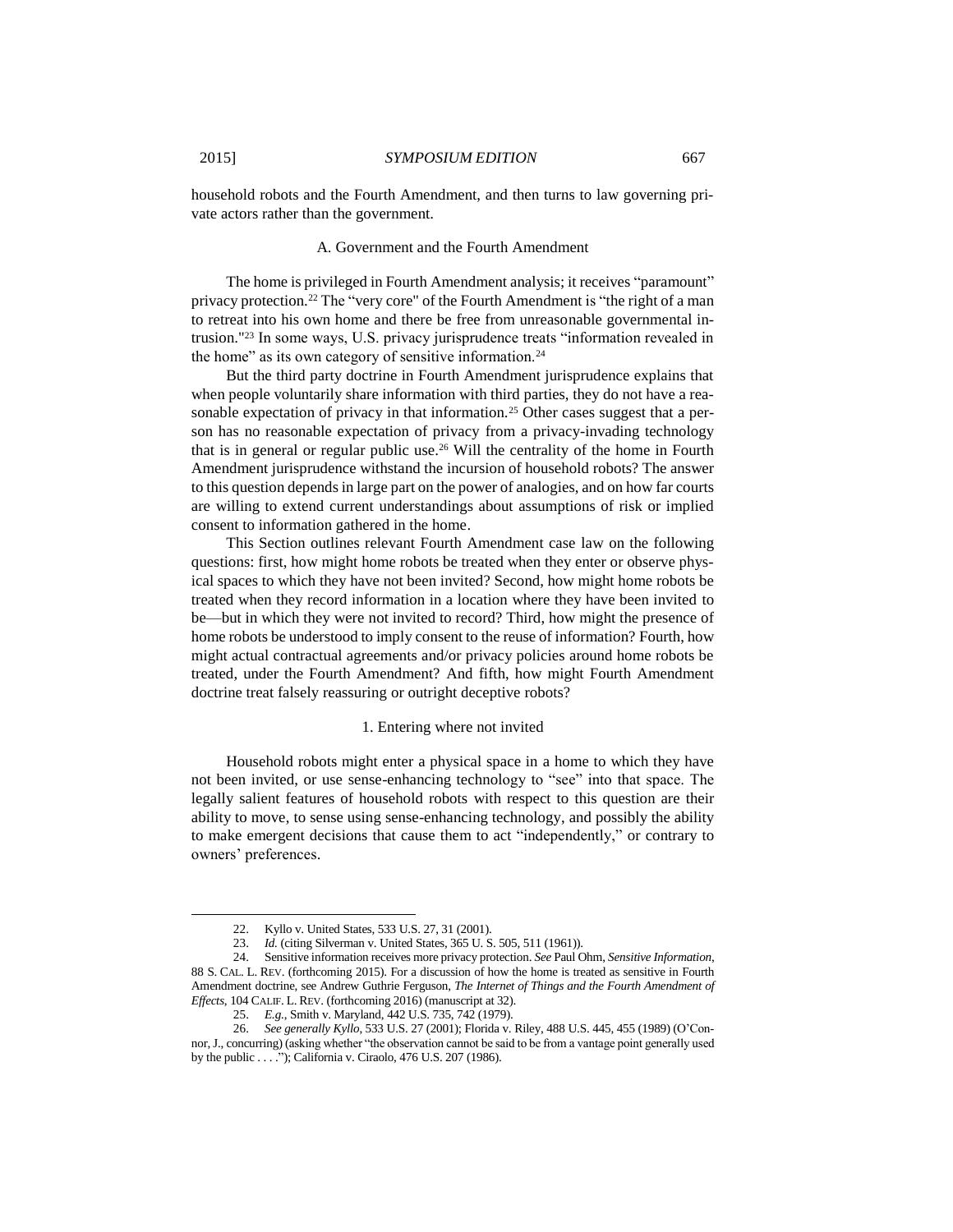Fourth Amendment jurisprudence once was "tied to common-law trespass," although it did not require technical trespass, only "actual intrusion into a constitutionally protected area." <sup>27</sup> The Supreme Court famously decoupled Fourth Amendment violations from trespass in *Katz v. United States*, explaining that the Constitution "protects people, not places."<sup>28</sup> A person's privacy could be protected in an area outside the home and accessible to the public if the person had a reasonable expectation of privacy.<sup>29</sup> But the Supreme Court also observed in *Katz* that "[w]hat a person knowingly exposes to the public, even in his own home or office, is not a subject of Fourth Amendment protection."<sup>30</sup>

The question thus is as follows: when a person lets a robot into her house, and assumes it will remain in one area of the house, is it a violation of that person's reasonable expectation of privacy for the robot to enter, or use sense-enhancing technology to virtually enter, a room or space where it is not supposed to be? To bring this discussion into the scope of the Fourth Amendment, this question presumes that the robot is either controlled or accessed by law enforcement.

The Supreme Court addressed a related question when it evaluated police use of sense-enhancing technology in *Kyllo v. United States.*<sup>31</sup> There, the Court concluded that police could not use thermal imaging to "see" into the interior of the home without a warrant.<sup>32</sup> The majority analogized thermal imaging to trespass, rather than to gathering information such as smells, which could be picked up remotely by humans without technological aids.<sup>33</sup> The Court explained that "obtaining by senseenhancing technology any information regarding the home's interior that could not otherwise have been obtained without physical 'intrusion into a constitutionally protected area' constitutes a search—at least where (as here) the technology in question is not in general public use."<sup>34</sup>

The question, then, may be whether police access to information obtained by a robot in searches unauthorized by a homeowner constitutes use of "technology . . . in general public use."<sup>35</sup> Many people may end up with household robots, which may make the robots themselves technology in general public use. But it seems unlikely that people will generally access information from each other's robots, suggesting that government coopting of household robots' ability to move from room to room or see through walls would not involve technology in general public use.

However, three cases on aircraft photography may cut the other way. In *California v. Ciraolo* and *Florida v. Riley*, the Supreme Court found that no warrant is required for law enforcement to employ naked-eye observation or aerial photography from a fixed-wing aircraft, or from a helicopter.<sup>36</sup> In a third case, *Dow Chemical v. United States*, the Court found that enhanced aerial photography did not require a

<sup>27.</sup> *Kyllo*, 533 U.S. at 31; *Silverman*, 365 U.S. at 510–12.

<sup>28.</sup> Katz v. United States, 389 U.S. 347, 351 (1967).

<sup>29.</sup> *See id.* 

<sup>30.</sup> *Id.* at 351.

<sup>31.</sup> *Kyllo,* 533 U.S. at 31.

<sup>32.</sup> *Id.* at 40.

<sup>33.</sup> *Id.* at 48.

<sup>34.</sup> *Id.* at 28 (citation omitted).

<sup>35.</sup> *Id.*

<sup>36.</sup> California v. Ciraolo, 476 U.S. 207, 213–14 (1986); Florida v. Riley, 488 U.S. 445, 445

<sup>(1989).</sup>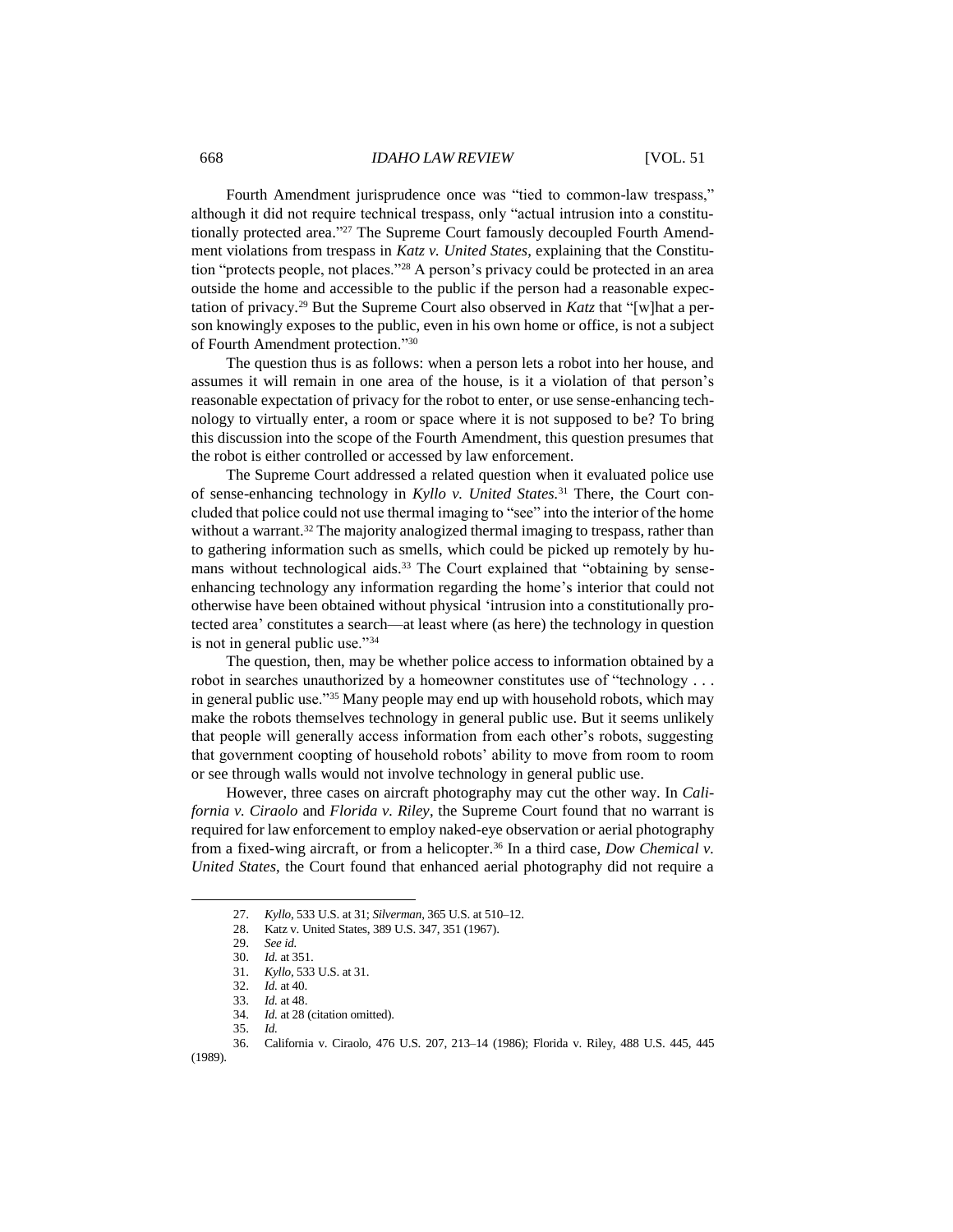warrant.<sup>37</sup> The Court reasoned that planes and helicopters are common technologies, and thus people do not have a reasonable expectation of privacy against observations made from them. If robots become truly ubiquitous, like planes, then these cases suggest the Fourth Amendment might not offer protection—even if robots have not been granted express permission to be in a particular room or space.

In recent cases, however, the Court has employed preservationist reasoning to protect a level of privacy available before the development of new technologies.<sup>38</sup> In both a recent case on searching cellular telephones, and in *Kyllo*, the Court referred to the necessity of preserving the degree of privacy protection in existence at the time the Fourth Amendment was adopted.<sup>39</sup> If this is truly a guiding principle for the Court, then information gathered by nosy, trespassing robots from the home should remain protected by the Fourth Amendment, regardless of how common robots become.

#### 2. Recording where they are invited to be, but not to record

A second Fourth Amendment question is how to treat robots that are invited into private spaces, but *not invited to record* or observe using another sense. In other words, people may expect household robots to move around in a space, and to perform an expected function, but not to record interactions or share them with other parties.

A recent Supreme Court case can be understood as applicable to this scenario. The Court recently considered whether a drug-sniffing dog brought by police officers onto a porch violated the Fourth Amendment.<sup>40</sup> The Court reasoned that while a police officer may rely on an "implicit license" to walk on the porch to knock at the front door like other visitors, that "implicit license" did not extend to using a trained drug-sniffing dog.<sup>41</sup>

This case suggests that if a household robot has been invited to a private space (ie has a license to be there), but a person can exhibit a real expectation that the robot would not be recording information or using sense-enhancing technology without notice, that person might have a reasonable expectation of privacy against the unpermitted recording.

#### 3. Implied Assumption of Risk (or Implied Consent)

Both of the previous two scenarios involved a robot breaching its owner's orders. In the above two scenarios, a household robot exceeds explicit permissions or ignores an explicit ban by (a) entering (physically or sensually) into spaces unwelcomed, or (b) recording unwelcomed in a space where it might be permitted to phys-

<sup>37.</sup> Dow Chemical v. United States, 476 U.S. 227, 239 (1986).

<sup>38.</sup> *See Kyllo*, 533 U.S. at 27–28; *Riley*, 488 U.S. at 445; *see also* Orin Kerr, *An Equilibrium-Adjustment Theory of the Fourth Amendment*, 125 HARV. L. REV. 426, 489–99 (2011).

<sup>39.</sup> *Kyllo*, 533 U.S. at 28 ("This assures preservation of that degree of privacy against government that existed when the Fourth Amendment was adopted."); Riley v. California, 134 S.Ct. 2473, 2494–95 (2014).

<sup>40.</sup> Florida v. Jardines, 133 S.Ct. 1409, 1413 (2013).

<sup>41.</sup> *Id.* at 1415.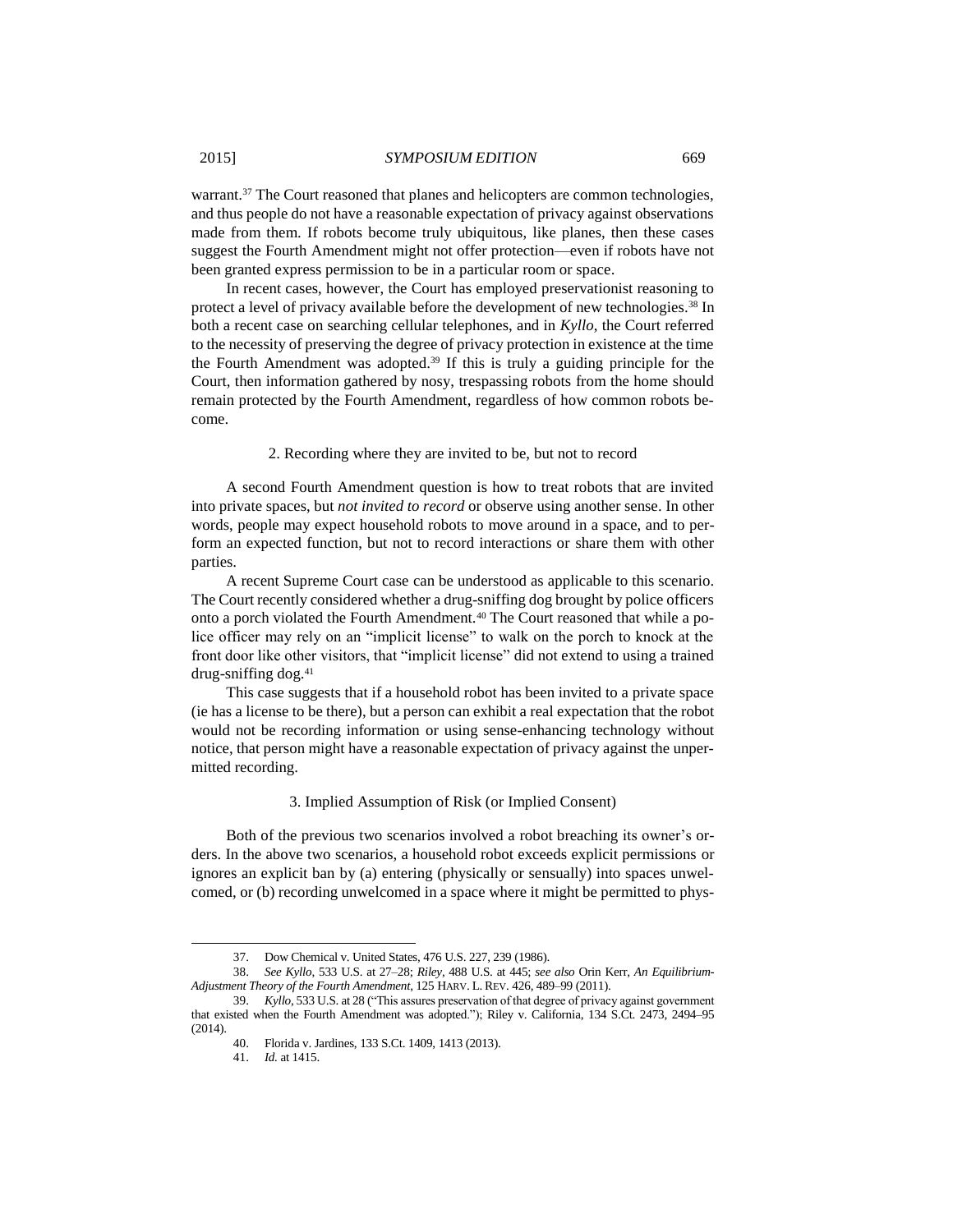ically be. But what about when a robot's owner cannot claim to have denied permission to the robot, either to access specific areas or to record that environment? This is where the doctrinal muddle in Fourth Amendment law revealed by household robots—the tension between third party doctrine and protection for the home—gets most interesting.

Most robots will share information with third parties for processing purposes or just to store information in the cloud. The Supreme Court has in a line of cases explained that people do not have a reasonable expectation of privacy in information, such as the records of phone numbers dialed, revealed to or stored with third parties.<sup>42</sup> If a person fails to restrict their household robot's access to particular parts of the house, or cannot indicate that she thought the robot wasn't recording, then information gathered by the robot and sent to the cloud or revealed to the robot's seller would likely fall within third party doctrine. Then police may access that information through the third party without a warrant. To be clear: there are complex statutory schemes in place for handling police access to stored communications and telephone numbers dialed.<sup>43</sup> But these statutes apply to communications, and thus likely do not apply to most information robots will store.

Justice Sotomayor recently suggested that the third party doctrine has no place in our digital world, since most information is now stored with or communicated through third parties. <sup>44</sup> In a recent decision on cell phone searches, Chief Justice Roberts suggested (but did not hold) that people could have an expectation of privacy in phone numbers when that information is combined with more sensitive information such as labeling a particular number with a name, or "home."<sup>45</sup> These indicators suggest that members of the Court are getting ready to reconsider third party doctrine, or at least to considerably narrow its scope. Similarly, a recent D.C. Circuit decision evaluating the constitutionality of the government's bulk storage of telephone metadata explained that big data is different in kind from the information at issue when the Supreme Court first created the third party doctrine.<sup>46</sup>

Household robots may place the third party doctrine in an even rockier position. Part of the reasoning that gives rise to the third party doctrine is that the information at issue is not inherently sensitive—in the case of phone numbers, it is considered to be "envelope" rather than "content" information.<sup>47</sup> When household robots record information in the home, courts may find that information about the home is inherently more sensitive than "envelope" information like phone numbers, and thus refuse to apply the third party doctrine. We can see this happening in at least two places: first, the Sixth Circuit has held that there is a reasonable expectation of privacy in the content of one's email, even though people technically share their email

<sup>42.</sup> Smith v. Maryland, 442 U.S. 735, 745 (1979).

<sup>43.</sup> *E.g.* Electronic Communications Privacy Act of 1986, 18 U.S.C. § 2701 (2014); Stored Communications Act, 18 U.S.C. §§ 2701–2712 (2014); Pen Registers and Traps, 18 U.S.C. § 3121 (2014).

<sup>44.</sup> United States v. Jones, 132 S.Ct. 945, 957 (2012) (Sotomayor, J., concurring).

<sup>45.</sup> Riley v. California, 134 S.Ct. 2473, 2490 (2014).

<sup>46.</sup> Klayman v. Obama, 957 F. Supp. 2d 1, 28 (D.D.C. 2013); *but see In re* FBI, 2013 WL 5741573 (FISA Ct. 2013).

<sup>47.</sup> *See, e.g.*, Matthew J. Tokson, *The Content/Envelope Distinction in Internet Law*, 50 WM. & MARY L. REV. 2105, 2113–2117 (2009). *But see* United States v. Miller, 425 U.S. 435, 444 (1976) (treating bank records as "less sensitive" information because the records perform an act [transaction], not because they are envelope information).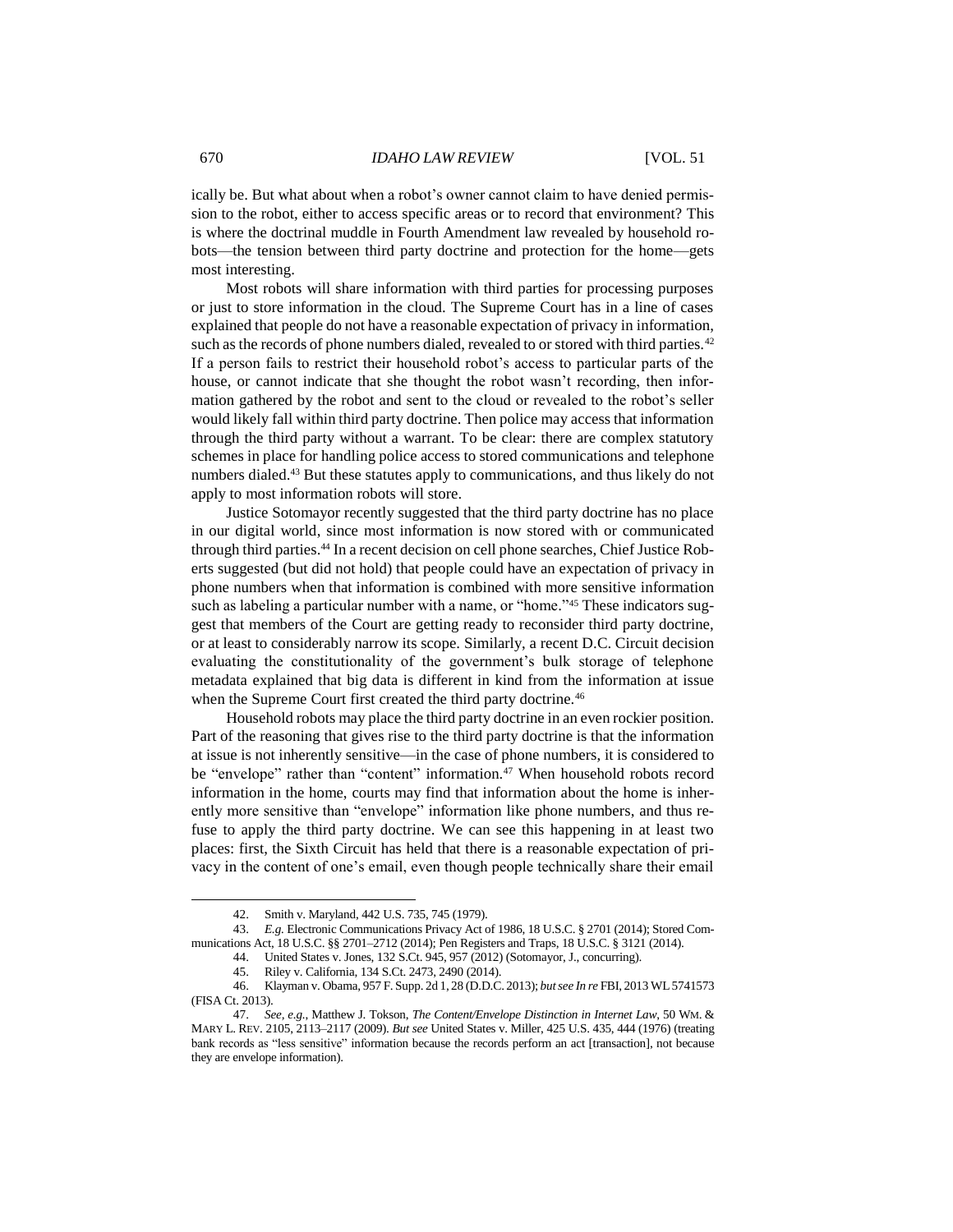with third parties such as Google.<sup>48</sup> Second, the Eleventh Circuit has pointed out that location information in the home is sensitive information<sup>49</sup>—even though location information outside of the home was held in older Supreme Court cases not to be inherently sensitive information. <sup>50</sup> So there is developing precedent for the idea that being in or from the home makes information sensitive in nature. 51

#### 4. Actual (Contractual) Agreements/ Privacy Policies

One of the more interesting questions that might arise around the sharing of information with third parties by household robots is the impact of an actual agreement—for example, a privacy policy—on a person's "reasonable expectation of privacy." If a person has a robot in their home, and has agreed to a particularly permissive privacy policy, can they still have a reasonable expectation of privacy against the revelation of that information to the government?

The Sixth Circuit addressed this question in its email case.<sup>52</sup> The court reasoned that while some subscriber agreements might be "sweeping enough to defeat a reasonable expectation of privacy ... we doubt that will be the case in most situations."<sup>53</sup> Importantly, the Sixth Circuit held that the ability of the third party to access sensitive information—in that case, the contents of emails—does not abolish an expectation of privacy against law enforcement in that information.<sup>54</sup>

#### 5. Lulling people into revealing information

There is no Fourth Amendment doctrine that is clearly analogous to lulling people into revealing information through the social/anthropomorphic features of robots. But what case law there is suggests that the Fourth Amendment would not protect us from what we reveal to deceptive or reassuring robots. One could analogize the idea of the deceptive robot to a "false friend": police do not need a warrant to get information from a confidential informant, or friend who decides to turn on a person.<sup>55</sup> More broadly speaking, the Supreme Court has upheld deceptive behavior by police, including consent to enter a residence when police commit fraud, or falsely claim to be there for a legitimate purpose.<sup>56</sup> But if robots are instead analogized to

<sup>48.</sup> United States v. Warshak, 631 F.3d 266, 288 (6th Cir. 2010).

<sup>49.</sup> United States v. Davis, 754 F.3d 1205, 1217 (11th Cir. 2014) (finding that in light of *Jones*, the Fourth Amendment required a warrant for cell site location information and the Stored Communications Act protections were inadequate). *See also In re* Application of U.S. for an Order Directing a Provider of Elec. Commc'n Serv. to Disclose Records to Gov't, 620 F.3d 304, 312 (3d Cir. 2010).

<sup>50.</sup> *See, e.g.*, United States v. Knotts, 460 U.S. 276, 285 (1983).

<sup>51.</sup> *But see In re* Application of the U.S. for Historical Cell Site Data, 724 F.3d 600, 609 (5th Cir. 2013).

<sup>52.</sup> *Warshak*, 631 F.3d at 266.

<sup>53.</sup> *Id.* at 286.

<sup>54.</sup> "[T]he mere ability of a third-party intermediary to access the contents of a communication cannot be sufficient to extinguish a reasonable expectation of privacy." *Id.*

<sup>55.</sup> Hoffa v. United States, 385 U.S. 293, 302 (1966) (finding no Fourth Amendment violation where petitioner "was relying upon his misplaced confidence that Partin would not reveal his wrongdoing"); Lewis v. United States, 385 U.S. 206, 212 (1966). The Supreme Court has held that police also do not need a warrant to bug a confidential informant with the informant's permission. United States v. White, 401 U.S. 745, 749 (1971).

<sup>56.</sup> Lewis v. United States, 385 U.S. 206, 211 (1966) ("A government agent, in the same manner as a private person, may accept an invitation to do business and may enter upon the premises for the very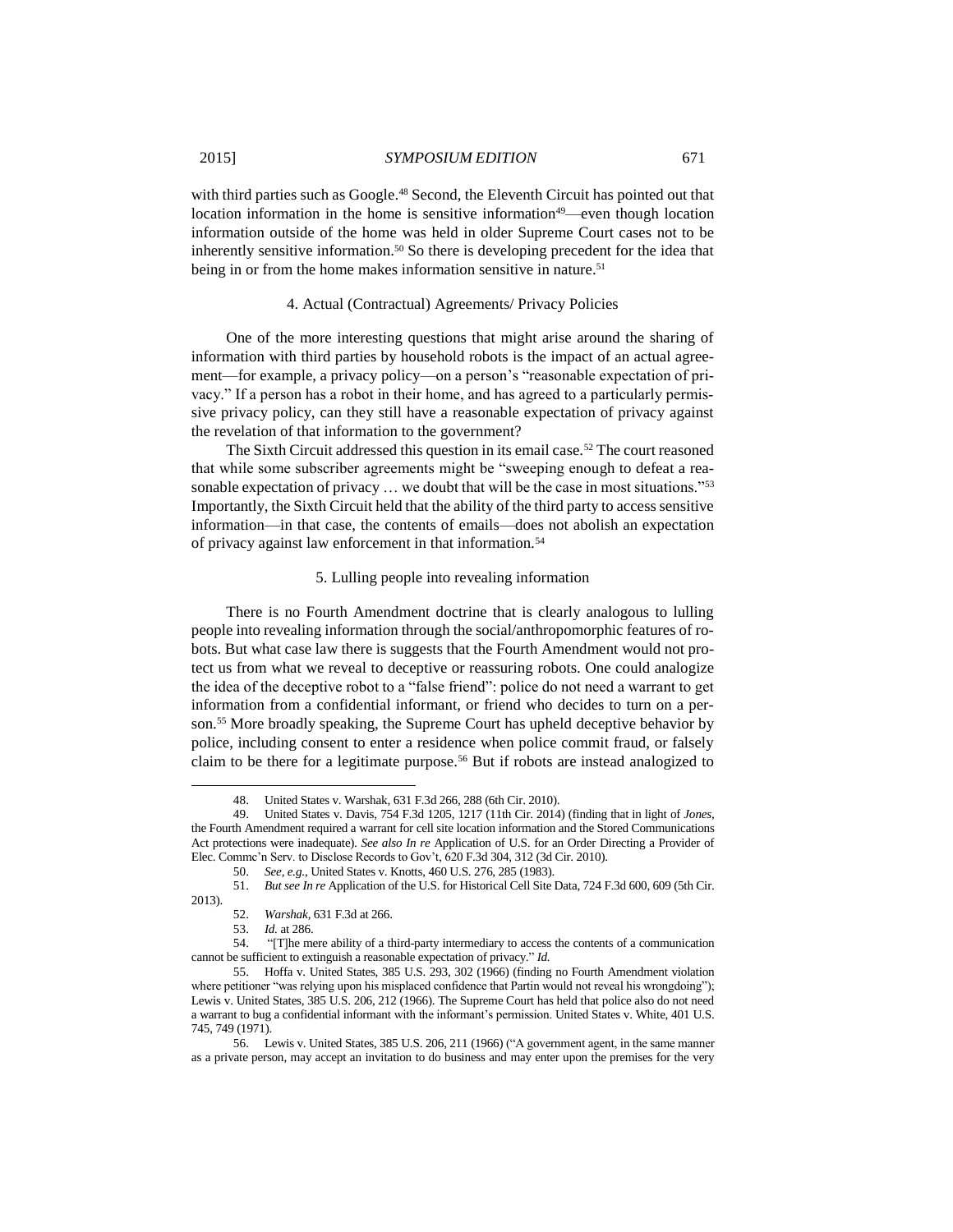diaries, rather than independent actors, then barring third party doctrine and storage of the information elsewhere, there may be a reasonable expectation of privacy in what gets revealed to a reassuring robot-friend.<sup>57</sup> Which analogy courts choose—the false friend, or the diary—may be central to how deceptive robots are treated in the law enforcement context.<sup>58</sup>

# B. Private Parties

The government will not be the only party interested in information gathered by household robots. And as evidenced by the above discussion of the third party doctrine, private parties may actually have more direct access to information gathered by household robots than law enforcement will. It will be valuable for behavioral advertising, for modifying or monitoring robot behavior, and for innovating to fill unmet needs.

This Section evaluates several questions involving privacy violations by private parties. Most of these overlap with the questions addressed above in the context of Fourth Amendment doctrine. And interestingly, the answers in the case of private parties may differ. Thus contemplating household robots reveals interesting inconsistencies in U.S. privacy law, where some doctrinal areas may be evolving out of pace with others.

This Section first addresses how the law might treat privacy violations by private actors through robots that enter where they are not invited. Then it addresses robots that exceed the scope of their permitted entry into a private space by recording information revealed in that private space. It addresses implied assumptions of privacy risks; and actual contractual agreements. Finally, this Section discusses how to address robots that lull people into revealing more information to third parties than they intended, and, briefly, the question of whether household robots' recording of information about their environments could constitute "speech" by private parties.

#### 1. Entering where not invited

Just as with Fourth Amendment doctrine, in privacy law addressing private actors, trespass and privacy violations can be linked. The privacy tort of intrusion upon seclusion does not technically hinge on location, but does in practice suggest that there is a reasonable expectation of privacy in privileged solitary places such as the

purposes contemplated by the occupant."). *See also* United States v. Contreras-Ceballos, 999 F.2d 432, 435 (9th Cir. 1993) ("we have held that a law enforcement officer's use of a ruse to gain admittance does not implicate section 3109 because it entails no breaking"); Dickey v. United States, 332 F.2d 773, 777–78 (9th Cir. 1964); Leahy v. United States, 272 F.2d 487, 489 (9th Cir. 1959). *See also* Elizabeth E. Joh, *Bait, Mask, and Ruse: Technology and Police Deception*, 128 HARV. L. REV. F. 246 (Apr. 2015).

However, police may not lie about the existence of a search warrant, or lie about their true purpose once they identify themselves as government. *See* Bumper v. North Carolina, 391 U.S. 543 (1968); United States v. Bosse, 898 F.2d 113 (9th Cir. 1990); United States v. Tweel, 550 F.2d 297 (5th Cir. 1977) ("It is a well established rule that a consent search is unreasonable under the Fourth Amendment if the consent was induced by the deceit, trickery or misrepresentation of the Internal Revenue agent."). *But see* United States v. Briley, 726 F.2d 1301, 1305 (1984) (finding that cryptic statements about the nature of the investigation do not necessarily invalidate consent to search).

<sup>57.</sup> *See* Riley v. California, 134 S.Ct. 2473, 2479 (2014) (referring to a diary as a "highly personal item").

<sup>58.</sup> Richards & Smart, *supra* note 21.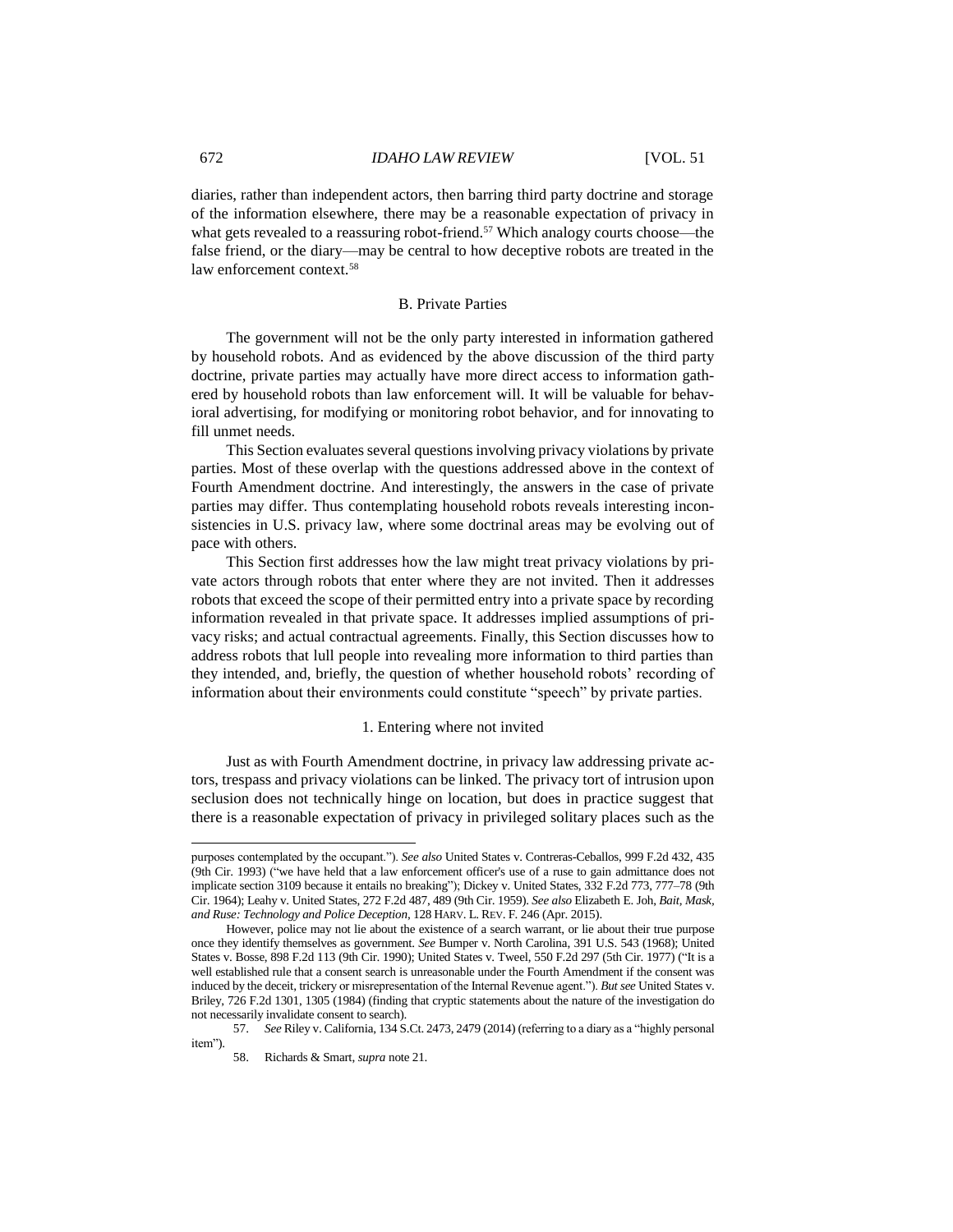home.<sup>59</sup> If a robot enters a room where it is not invited, acting as an agent of a private party, then it may commit the intrusion tort. Here, a household robot's emergent behavior may create interesting problems around finding liability for those private actors who produced or allegedly control the robot.

California has legislated against the use of new technologies to gain access to areas where information could not previously have been gathered without trespassing. <sup>60</sup> This approach reflects Justice Scalia's language in *Kyllo*, the thermal imaging case, where Justice Scalia noted that virtual entrance into the home by technology not in public use was a Fourth Amendment violation.<sup>61</sup> If a robot is given permission to enter part of the home, and exceeds the scope of that permission by entering a forbidden location either physically or technologically, it might be in violation of this law in California.

#### 2. Recording where they are invited to be, but not to record

A more interesting question in the case of private actors is whether robots that are invited to be in a location, but not invited to record there, commit a privacy violation. The alternative is that their activity—unlike law enforcement activity—might be protected by the First Amendment. I discuss this prospect more below, in  $B(6)$ .

Existing case law points in both directions. On the one hand, some courts have found that granting permission to someone to be in a location constitutes granting permission to record, or at least obviates an expectation of privacy.<sup>62</sup> Other courts, however, have distinguished between inviting somebody in or confiding in them, and allowing them to record that interaction.<sup>63</sup>

In one case, a court held that even though a victim of a car crash understood that a nurse would witness and remember conversations, the crash victim's privacy was violated when those conversations were recorded.<sup>64</sup> In another, reporters who entered a quack "doctor's" home office by pretending to be patients were found by the Ninth Circuit to have violated the quack's privacy, even though they were not technically trespassing.<sup>65</sup> On the other hand, the Seventh Circuit found that news reporters who recorded fraudulent behavior at an eye doctor's office by posing as patients did not violate an expectation of privacy.<sup>66</sup>

The illicitly recording robot may face divided case law. The deciding factor may be a distinction noted by the Seventh Circuit: unpermitted recording in the home poses a greater privacy risk that unpermitted recording in public.<sup>67</sup>

<sup>59.</sup> RESTATEMENT (SECOND) OF TORTS § 652(b) (1977).

<sup>60.</sup> CAL. CIV. CODE § 1708.8(b) (Supp. 2015).

<sup>61.</sup> Kyllo v. United States, 533 U.S. 27, 34 (2001).

<sup>62.</sup> *See, e.g.*, Desnick v. ABC, Inc., 44 F.3d 1345, 1353–54 (7th Cir. 1995).

<sup>63.</sup> *See, e.g.*, Dietemann v. Time Inc., 449 F.2d 245, 249 (9th Cir. 1971).

<sup>64.</sup> Shulman v. Group W Prod., Inc., 955 P.2d 469, 497 (Cal. 1998).

<sup>65.</sup> *Dietemann*., 449 F.2d at 246, 249. *See also* Food Lion v. ABC Inc., 194 F.3d 505, 510 (4th

Cir. 2001) (discussing First Amendment limits and duty of loyalty, more than privacy.).

<sup>66.</sup> *Desnick*, 44 F.3d at 1654–55.

<sup>67.</sup> *Id.* at 1352.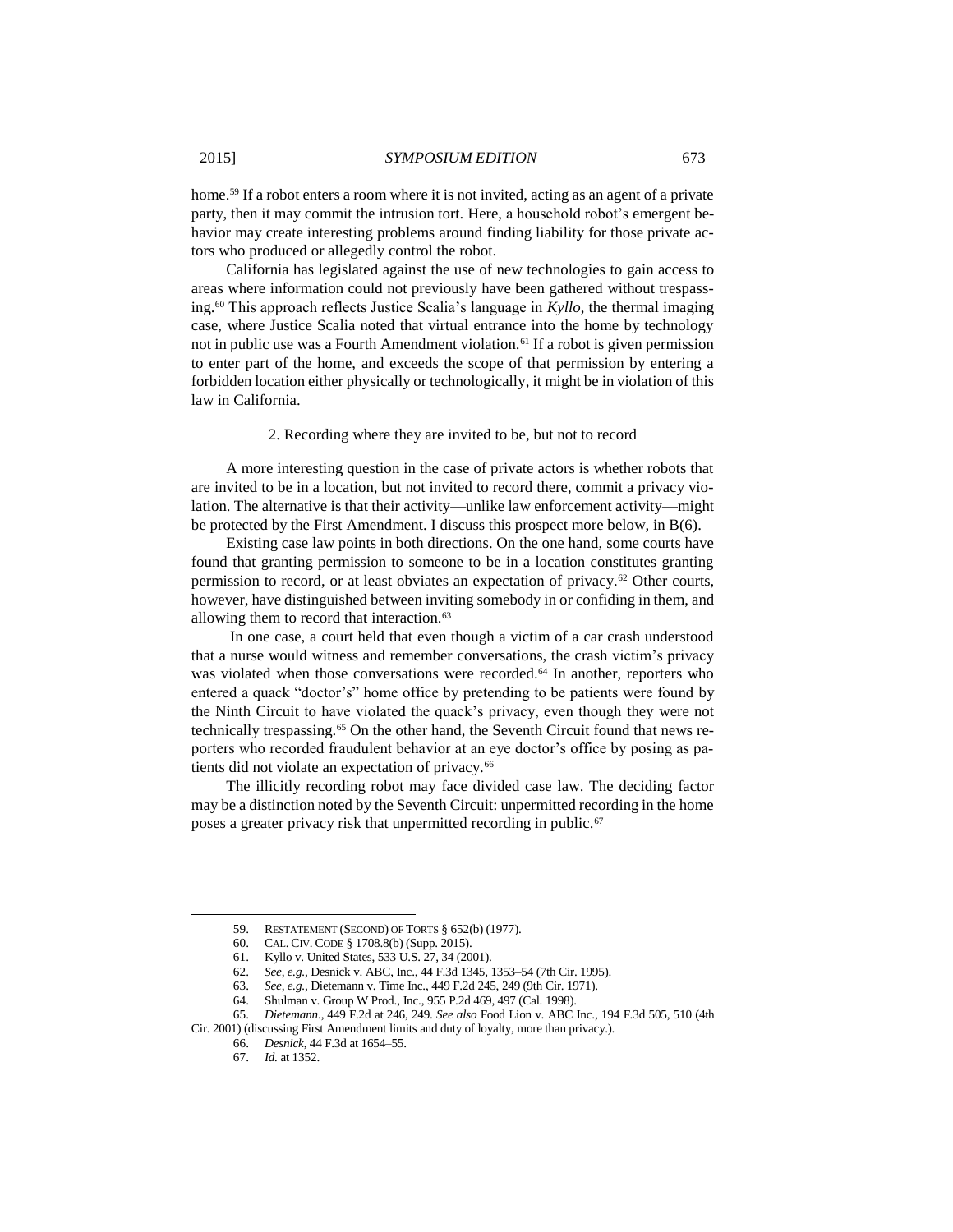# 3. Implied Assumption of Risk (or Implied Consent)

As in Fourth Amendment cases, courts in cases about private actors often find no expectation of privacy where people assume a considerable risk that their actions will not be private. For example, as discussed earlier, the couple embracing at a fair were found not to have an expectation of privacy because they had assumed a risk of discovery by appearing together in a crowded, public space. <sup>68</sup> However, a woman photographed with her skirt up at a funhouse ride was not found to have assumed the risk of this photograph occurring, even though it took place in public, likely because her exposed body fell into the category of sensitive information.<sup>69</sup>

Assessment of whether owning a household robot implies consent to having information recorded may once again hinge on whether courts treat information revealed in the home as sensitive, or break it into subcategories where some information is not sensitive and some (for example, sexual or bodily information) is.<sup>70</sup>

#### 4. Actual (Contractual) Agreements/Privacy Policies

The most interesting area of privacy law governing private actors with respect to household robots—and the area revealed to be most different from Fourth Amendment case law—involves actual contracts or privacy policies. Remember that in the Fourth Amendment context courts have applied the third party doctrine to find that people usually do not have an expectation of privacy in information revealed to third parties, reasoning that in revealing information to third parties a person consents to its not being private any more. <sup>71</sup> But in the private actor context, courts sometimes find expectations of privacy even when a person has technically consented to sharing that information with others.<sup>72</sup>

Christine Jolls has noted that in some contexts, courts outright ignore written agreements in cases evaluating privacy violations. Courts look beyond consent, even when it is given by written agreement, to substantive privacy norms.<sup>73</sup> Similarly, the Federal Trade Commission (FTC) uses its Section 5 authority to enforce against private companies not only when they fail to uphold their own privacy policies, but also when a privacy policy is found to be inadequate, or "unfair."<sup>74</sup>

In other words, in the Fourth Amendment context, courts use actual or implied consent to explain away a privacy interest, where in the private actor context, they may consider substantive privacy norms to find a privacy violation even where consent has technically been granted. In fact, the FTC's privacy enforcement takes place

<sup>68.</sup> Gill v. Hearst Pub. Co., 253 P. 2d 441, 445 (Cal. 1953).

<sup>69.</sup> Daily Times Democrat v. Graham, 162 So.2d 474, 478 (Ala. 1964).

<sup>70.</sup> *See, e.g.*, Executive Office of the President, *Big Data: Seizing Opportunities, Preserving Values*, 56 (May 2014), https://www.whitehouse.gov/sites/default/files/docs/big\_data\_privacy\_report\_may\_1\_2014.pdf (suggesting the development of a taxonomy of kinds of information that can be collected without consent, with consent, or never).

<sup>71.</sup> *See, e.g.*, Smith v. Maryland, 442 U.S. 735, 743–44 (1979).

<sup>72.</sup> Christine Jolls, *Rationality and Consent in Privacy Law* 55 (Yale Law School, Working Paper Dec. 10, 2010), available at http://www.law.yale.edu/documents/pdf/Alumni\_Affairs/Jolls\_RationalityandConsentinPrivacyLaw\_1-21-10.pdf.

<sup>73.</sup> *Id.*

<sup>74.</sup> Woodrow Hartzog & Daniel J. Solove, *The FTC and the New Common Law of Privacy*, 114 COLUM. L. REV. 583 (2014).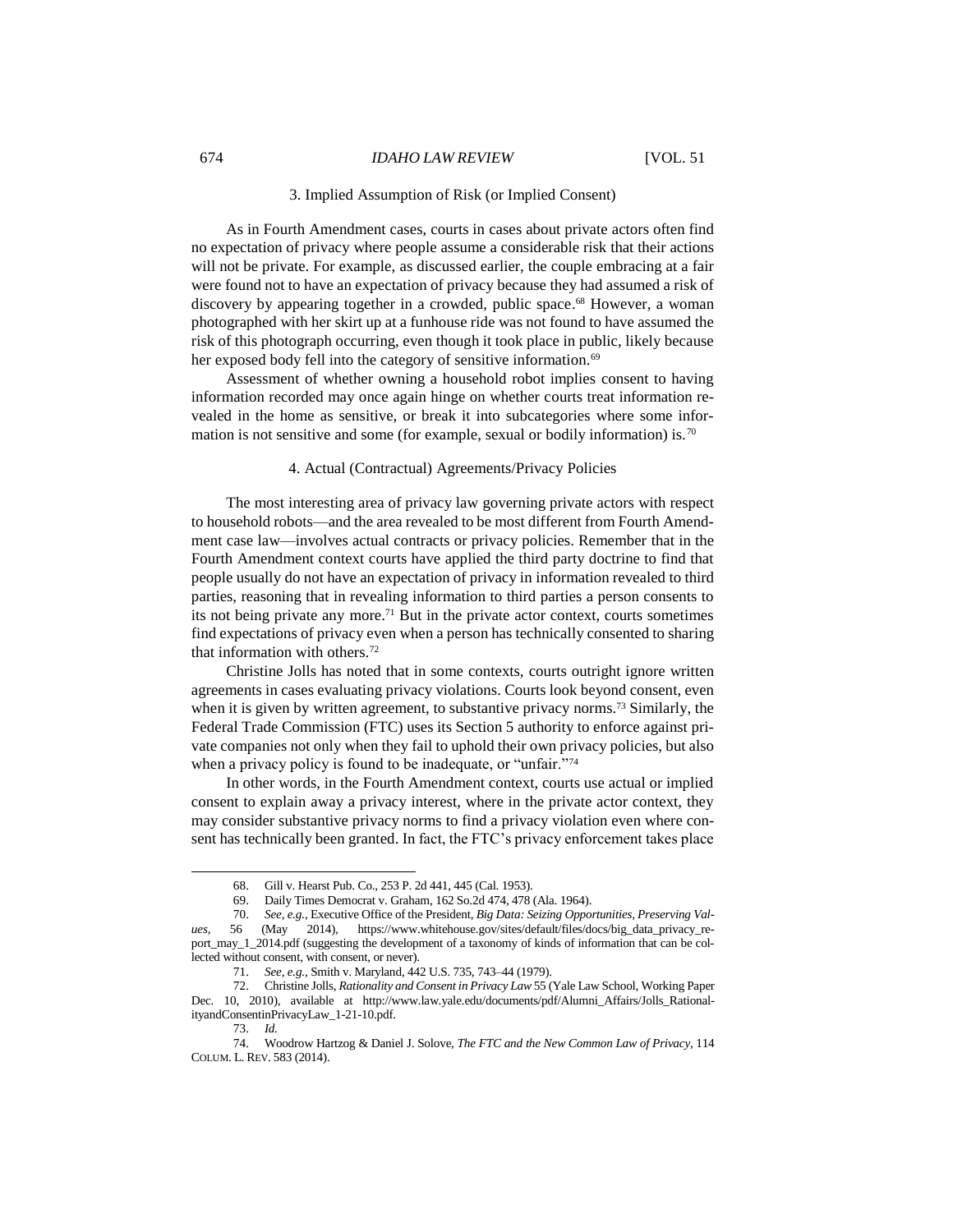when there is a relationship between a consumer and a company; while to the Fourth Amendment, the existence of that relationship means there is a lower privacy interest, if any exists at all.

A company drafting privacy policies for household robots may thus wish to strongly consider whether the policy adequately encompasses both industry standards and general privacy norms. As a practical matter, robots may be particularly illequipped to fit with the current U.S. notice-and-choice privacy regime, when they lack capabilities for consumers to input privacy choices or are designed to calm consumers into accepting their activity.<sup>75</sup>

#### 5. Lulling People into Revealing Information

The reassuring or lying robot may receive harsh treatment when the deception is driven by private actors. The treatment of deceptive private actors varies even more noticeably from the Fourth Amendment's permissive treatment of "false friends" and lying law enforcement officers. Remember, when reporters lied and said they were patients to gain access to a quack "doctor's" home office, they were found to violate his privacy.<sup>76</sup>

The FTC also enforces against deceptive actors, who lie to get private information.<sup>77</sup> The FTC also, fascinatingly, enforces against actors that use technological design to elicit information, or to falsely indicate that something is private when it is not.<sup>78</sup> This line of FTC enforcement against deceptive or unfair technological design appears directly applicable to the anthropomorphic design characteristics of robots. If a robot appears trustworthy where it is not, it may be deemed deceptive by the FTC.<sup>79</sup>

#### 6. Is Recording Speech (and whose)?

A final but very important issue with respect to the use of robots by private actors involves a line of developing First Amendment doctrine. A number of appellate courts have recognized some version of a First Amendment "right to record,"

<sup>75.</sup> Woodrow Hartzog, *Unfair and Deceptive Robots*, 74 Maryland L. Rev. 785, 794 (forthcoming 2015)(Mar. 23, 2015 8:03 AM), http://www.werobot2015.org/wp-content/uploads/2015/04/Hartzog-Unfair-Deceptive-Robots.pdf ("social robots are designed to draw us in"). *See also* Scott R. Peppet, *Regulating the Internet of Things: First Steps Towards Managing Discrimination, Privacy, Security & Consent*, 93 TEX. L. REV. 85, 140–41 (2014) (explaining with respect to the Internet of Things that "[t]he basic mechanism of notice and choice—to display and seek agreement to a privacy policy—can therefore be awkward in this context because the devices in question do not facilitate consent.").

<sup>76.</sup> Dietemann v. Time Inc., 449 F.2d 245, 245 (9th Cir. 1971); *but see* Desnick v. ABC, Inc., 44 F.3d 1345, 1345 (7th Cir. 1995).

<sup>77.</sup> *E.g.*, Press Release, FTC, Website Operator Banned from the 'Revenge Porn' Business After FTC Charges He Unfairly Posted Nude Photos (Jan. 29, 2015) *available at* https://www.ftc.gov/newsevents/press-releases/2015/01/website-operator-banned-revenge-porn-business-after-ftc-charges.

<sup>78.</sup> Hartzog & Solove, *supra* note 74, at 642. (describing a line of FTC decisions on unfair design, and pointing to In re Sony BMG Music Entm't, FTC File No. 062 3019, No. C-4195 (F.T.C. June 28, 2007) and Complaint for Permanent Injunction and Other Equitable Relief at 19, FTC v. Frostwire, LLC, No. 1:11 cv-23643 (S.D. Fla. Oct. 12, 2011)).

<sup>79.</sup> Hartzog, *supra* note 75, at 20 (asking in the context of evaluating FTC enforcement against robots whether it matters that robots are "specifically designed to extract personal information through social engineering").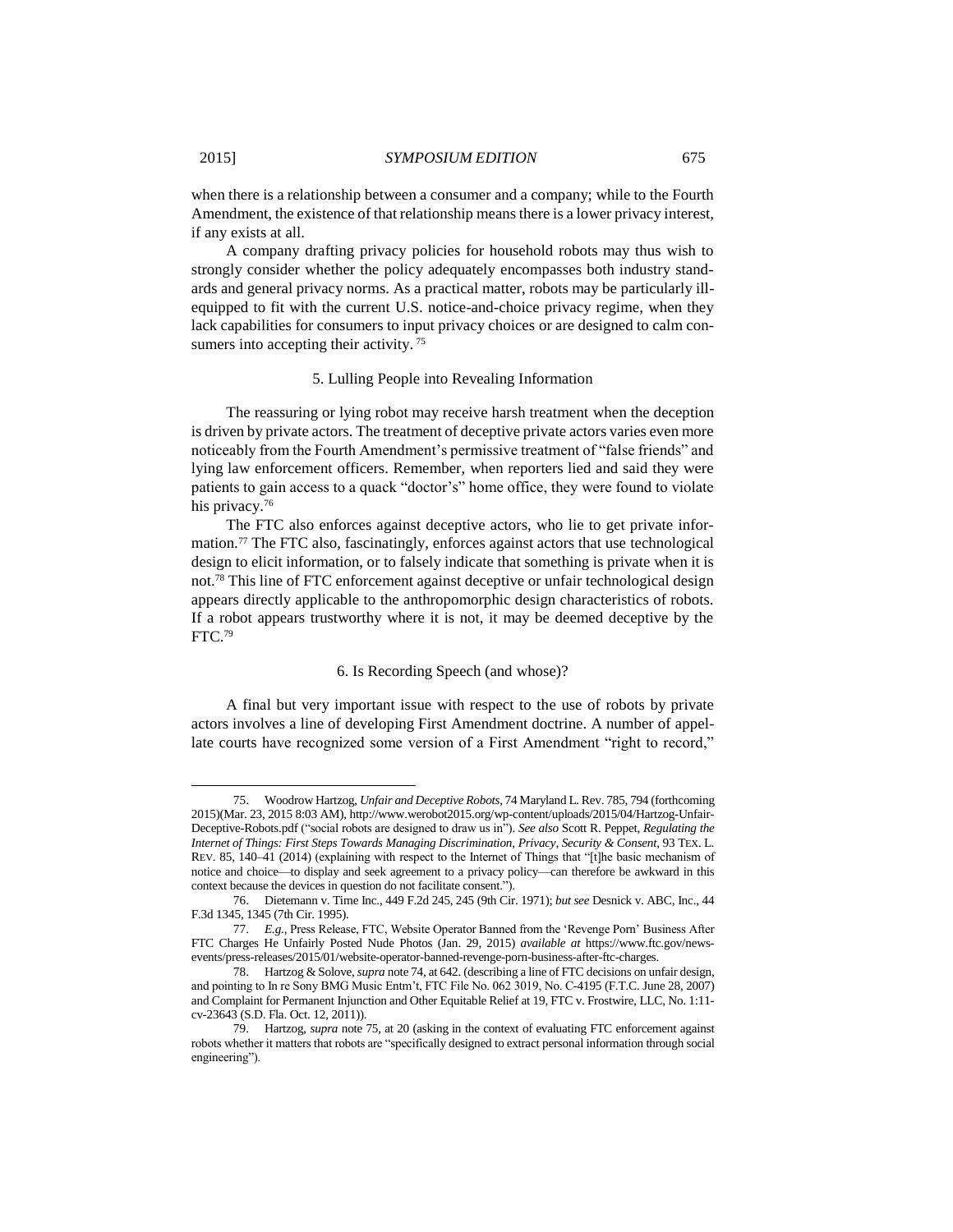often in the context of citizens using their cellular telephones to record police officers.<sup>80</sup> A private company in Utah has used this "right to record" to challenge Utah's law governing information-gathering by automated license plate readers.<sup>81</sup> Utah amended the law so that it now applies only to law enforcement, and not private actors.<sup>82</sup>

There is a real question of whether household robots—or really, the private parties that built them or correspond with them—have a First Amendment "right to record" in private spaces. Most interactions will be governed by voluntary privacy policies that can be enforced by the FTC. But in instances where states wish to create new privacy laws, they may have to keep the First Amendment in mind. Once again, however, the fact that this information is being revealed and recorded in the home may outweigh any interest in "newsworthy" information that might be revealed, under First Amendment newsgathering doctrine. In light of Supreme Court case law rejecting distinctions between high value and low value speech, however, this argument might face obstacles in courts.

There is a legitimate question of whether robots or the private parties that programmed them constitute "speakers" at all.<sup>83</sup> Here, again, emergent behavior makes for an interesting conversation. How directly involved in recording decisions do private actors have to be, to garner First Amendment protection? If a private actor decides to "record all," will that gain more or less protection than somebody who records only short selections of information, or somebody who gives a robot the ability to make its own decisions about what to record?

#### IV. CONCLUSION AND SUMMARY OF WHAT HOME ROBOTS REVEAL

In conclusion, household robots reveal a number of interesting tensions in U.S. privacy law. While the tensions exist now, even before the widespread introduction of the new technology, the use of robots in the privileged private space of the household may bring these tensions to a head. Household robots, in other words, may be a doctrinal privacy catalyst.

Doctrinally, household robots will require courts to further consider the relationship between privacy, permission, and trespass. Courts will have to decide whether granting permission to an entity to be in a place also grants them permission to record information about that space. Courts will have to reconsider whether information can be private against a larger audience, even if one agrees to share it with a much smaller audience. Courts will also, in the Fourth Amendment context, have to

<sup>80.</sup> *See* ACLU of Ill. v. Alvarez, 679 F.3d 583, 595 (7th Cir. 2012), *cert. denied*, 133 S. Ct. 651 (2012); Glik v. Cunniffe, 655 F.3d 78, 83 (1st Cir. 2011); Smith v. City of Cumming, 212 F.3d 1332, 1333 (11th Cir. 2000); Kelly v. Borough of Carlisle, 622 F.3d 248, 262 (3d Cir. 2010).

<sup>81.</sup> Cyrus Farivar, *Private Firms Argue First Amendment Right to Collect License Plate Data*, ARS TECHNICA (Feb. 14, 2014, 10:00 AM), http://arstechnica.com/tech-policy/2014/02/14/private-firms-argue-first-amendment-right-to-collect-license-plate-data/.

<sup>82.</sup> Tim Cushing, *License Plate Reader Company Sues Another State For 'Violating' Its First Amendment Right To Build A 1.8-Billion-Image Database*, TECH DIRT (June 16, 2014, 3:37am) https://www.techdirt.com/articles/20140613/09224127569/license-plate-reader-company-sues-anotherstate-violating-its-first-amendment-right-to-build-18-billion-image-database.shtml.

<sup>83.</sup> *See generally* Stuart M. Benjamin, *Algorithms and Speech*, 161 U. PA. L REV. 1445-1493 (2013); Oren Bracha, *The Folklore of Informationalism: The Case of Search Engine Speech*, 82 FORDHAM L. REV. 1629 (2014); James Grimmelmann, Speech Engines, 98 Minn. L. Rev. 868 (2014).